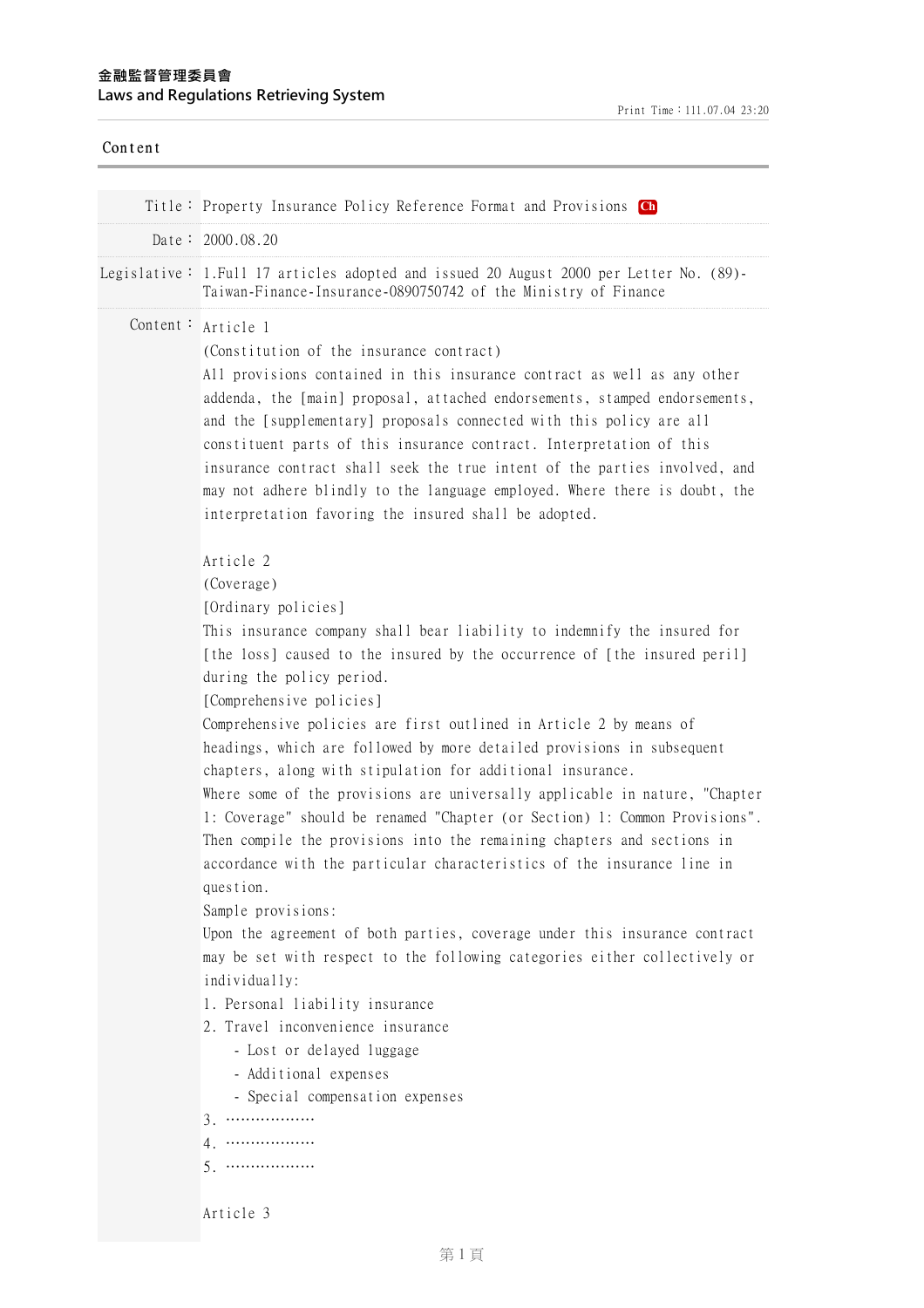(Exclusions)

For losses resulting from the following causes, this company bears no liability for settlement of claims:

- 1. ………………
- 2. ………………
- 3. ………………
- 4. ………………
- 5. ………………

# Article 4

## (Definition of terms)

The terms used in this insurance contract are defined as follows:

- 1. ………………
- 2. ………………
- 3. ………………
- 4. ………………
- 5. ………………

# Article 5

## (Payment of premiums)

Premium shall be paid upon the establishment of this insurance contract, and this company shall issue a receipt.

Unless this company has agreed to a deferral of payment, this company will not bear liability for payment of benefits for the insured peril that occurs prior to payment of premium.

# Article 6

(Duty of disclosure)

In filling out and submitting a proposal, and in responding to the insurer's written inquiries, the proposer shall make truthful representations, and if there is any deliberate concealment, negligent nondisclosure, or misrepresentation sufficient to alter or diminish this company's assessment of the risk, this company may rescind this contract; the same shall also apply after occurrence of an insured peril, provided that the above shall not apply where the proposer is able to prove that occurrence of the insured peril was not due to any representation that he/she made or failed to make.

The right to rescind under the preceding paragraph will be extinguished if not exercised within one month of the time this company becomes aware of the cause for rescission. Once two years have elapsed since establishment of the contract, it may not be rescinded even if grounds for rescission exist.

If this company rescinds the insurance contract on the basis of the provisions of paragraph 1, it will not return any premiums already collected; if any settlements have already been paid, this company may assert claim against the insured(s) for their return.

# Article 7

(Termination of contract) Where the proposer terminates the contract, unless there are other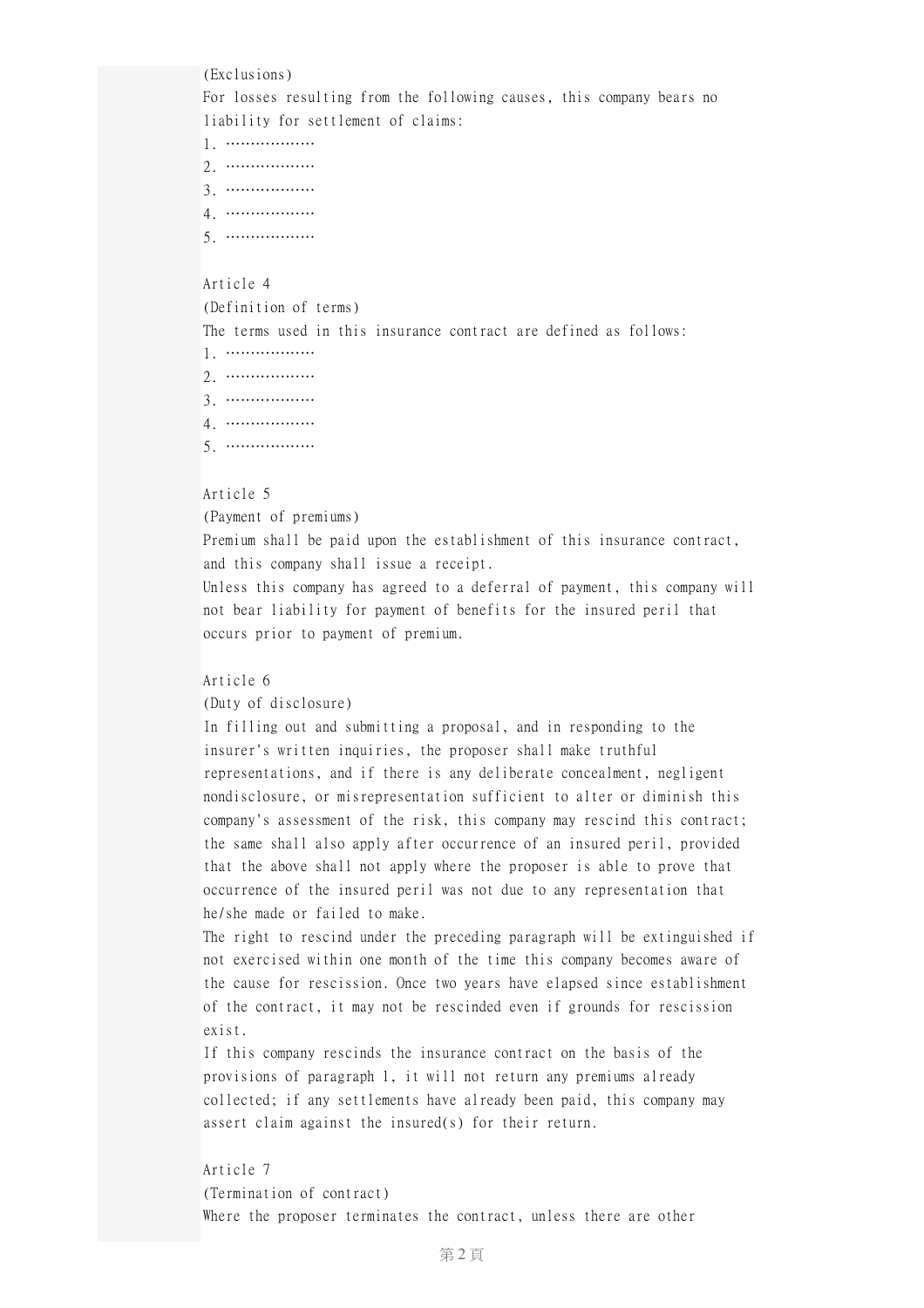provisions regarding the date of termination, the contract will officially terminate on the day following delivery to this company of written notice of termination. This company will use the short rate to calculate the premium for the period prior to termination.

Where this company intends to terminate the contract, it shall notify the proposer in writing 15 days prior to the date of termination, and prior to the date of termination shall refund of any unearned premiums on a pro rata daily basis.

## Article 8

(Alteration or transfer of contract)

If a need to alter the content of this contract arises, or if rights or interests relating to the insurance contract are to be transferred, such alteration or transfer will not take effect until this company has indicated its consent and given signed endorsement.

#### Article 9

(Notification obligations)

If a matter insured under this contract occurs, the insured involved or the proposer shall take the following actions:

1. He or she shall notify this company of the matter by telephone or in writing within five days after becoming aware of its occurrence, either directly or via a domestic or overseas agent designated by this company. 2. He or she shall immediately adopt reasonably necessary measures to minimize loss.

3. Upon learning that he or she has become the target of a lawsuit or claim for damages, he or she shall immediately deliver to this company photocopies of the notice of claim, court orders, subpoenas, the complaint, and other such documents.

4. The insured, proposer, or other interested parties shall provide to this company any other proof documents requested, with the costs thereof to be borne by this company.

Where the proposer or insured fails to make notification within the period specified in subparagraph 1 of the preceding paragraph, he or she shall bear liability for damages with respect to any loss incurred by this company as a result thereof.

#### Article 10

(Claim documents)

The insured shall file claim within [specified time period], submitting the following documents or proof:

- 1. Claim application (form to be provided by this company);
- 2. Statement of loss, with disbursement vouchers.
- 3. Proof documents relating to the accident.

This company will pay the claim within 15 days after receiving all of the documents listed above. If payment is not made within that period, this company shall pay interest at a rate of 10 percent per annum, provided that this company need not pay interest when the reason for the delay can be attributed to the proposer or insured.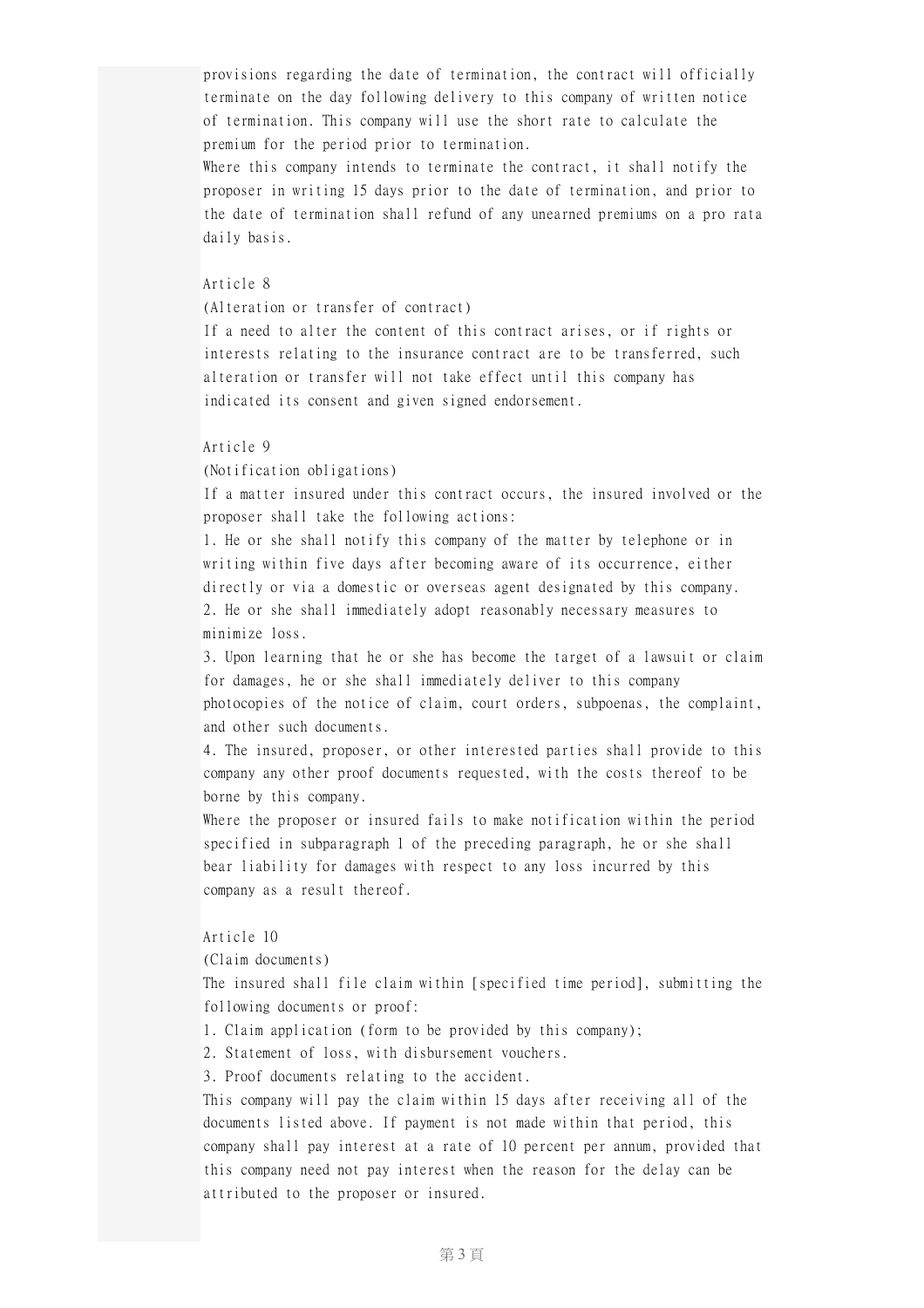## Article 11

## (Deductibles)

If the insured suffers covered losses during the policy period, for each instance of loss the insured must first bear the deductible stipulated in this insurance contract.

# Article 12

## (Subrogation)

Where the insured has the right to claim for damages against a third party as the result of a loss covered under this insurance contract, after performing its claim settlement obligation this company may be subrogated, up to the amount of the settlement, to the insured's right of claim against the third party. The insured shall assist this company in asserting claim against the third party, provided that the costs thereof will be borne by this company.

The insured may not waive or diminish the right to assert claim against a third party, nor may he or she take any other action prejudicial to this company's exercise of that right. Otherwise, even if this company has already paid the settlement amount it may still assert claim against the insured to return the part of the claim amount that this company is prevented from asserting against the third party.

## Article 13

# (Other insurance)

When this company is required under the provisions of this insurance contract to bear liability for indemnification, if another insurance contract has been established to cover the same liability for indemnification, this company will only bear proportional liability for the indemnification in question.

# Article 14

(Prescription period for right of claim)

Any right arising out of the insurance contract shall be extinguished if not exercised within two years of the date a claim may be asserted. Where any one of the following conditions obtains, the commencement of the prescription period will be determined in the manner described in the same subparagraph:

1. Where there is concealment, nondisclosure, or misrepresentation in the risk description given by the proposer or the insured, the prescription period commences from the date on which this company becomes aware of the situation.

2. After a peril has occurred, where the interested parties can prove that they were not unaware of the occurrence due to any lack of attention on their own part, the prescription period commences from the date on which they become aware of the occurrence.

3. Where a claim by the proposer or the insured against this company arises from a claim by a third party, the prescription period commences from the date on which claim is made against the proposer or insured.

## Article 15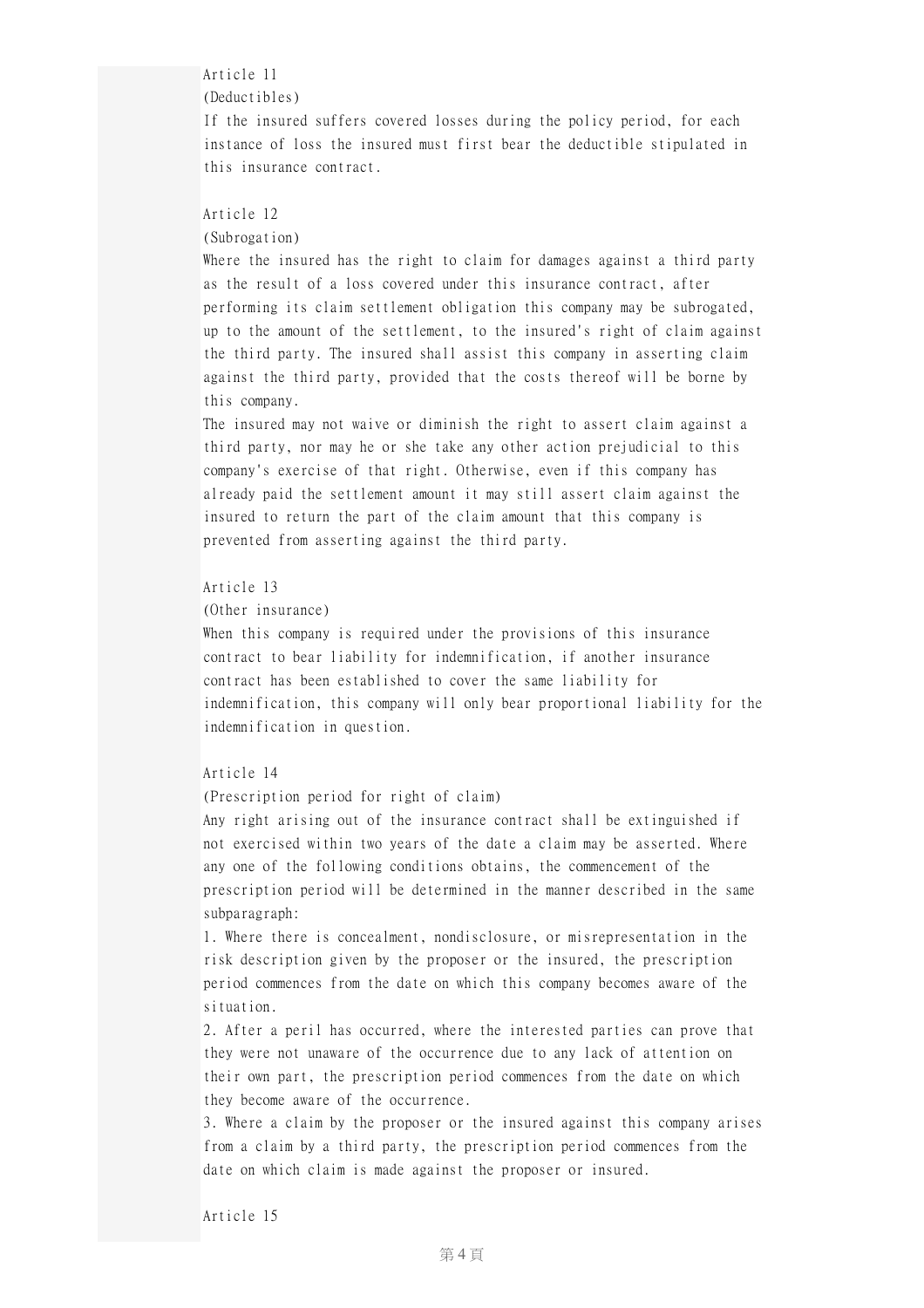## (Mediation or arbitration)

If a dispute over claim settlement arises between this company and the insured, where the issue remains unresolved after a complaint procedure, the insured may refer the dispute to mediation or arbitration. Procedures, costs, and other matters connected therewith will be handled in accordance with the applicable acts and regulations, or with the applicable provisions of the Arbitration Act.

## Article 16

(Application of the law)

Other matters upon which this insurance contract is silent shall be governed by the Insurance Act and other applicable laws and regulations of the Republic of China.

#### Article 17

(Court of jurisdiction)

For any litigation arising out of this contract, the parties hereto stipulate that the court of jurisdiction shall be the district court where the proposer or insured maintains his or her household registration, provided that when the place of household registration of the proposer or insured is outside the territory of the Republic of China, the court of jurisdiction shall be the Taiwan Taipei District Court.

```
Additional insurance (provisions)
Article 1
```
(Coverage)

It is hereby agrees by both parties that upon payment of additional premium, [the insured] shall be enrolled in [Name of Master Policy] Additional Insurance for  $($ "these provisions for additional insurance"), and if [the insured peril] occurs during the policy period and the insured thereby personally suffers [the stipulated loss], this company will pay insurance benefits as required under these provisions for additional insurance.

The term "insured" as used in the preceding paragraph includes, in addition to the insured(s) listed on the proposal, persons who have given prior consent and are listed in the table attached to the insurance policy. Article 2 (Exclusions)

For losses resulting from the following causes, this company bears no

liability for settlement of claims:

1. ……………… 2. ………………

Article 3

(Definition of terms)

The terms used in these provisions for additional insurance are defined as follows:

```
1. ………………
```
2. ………………

```
Article 4
```
(Claim documents)